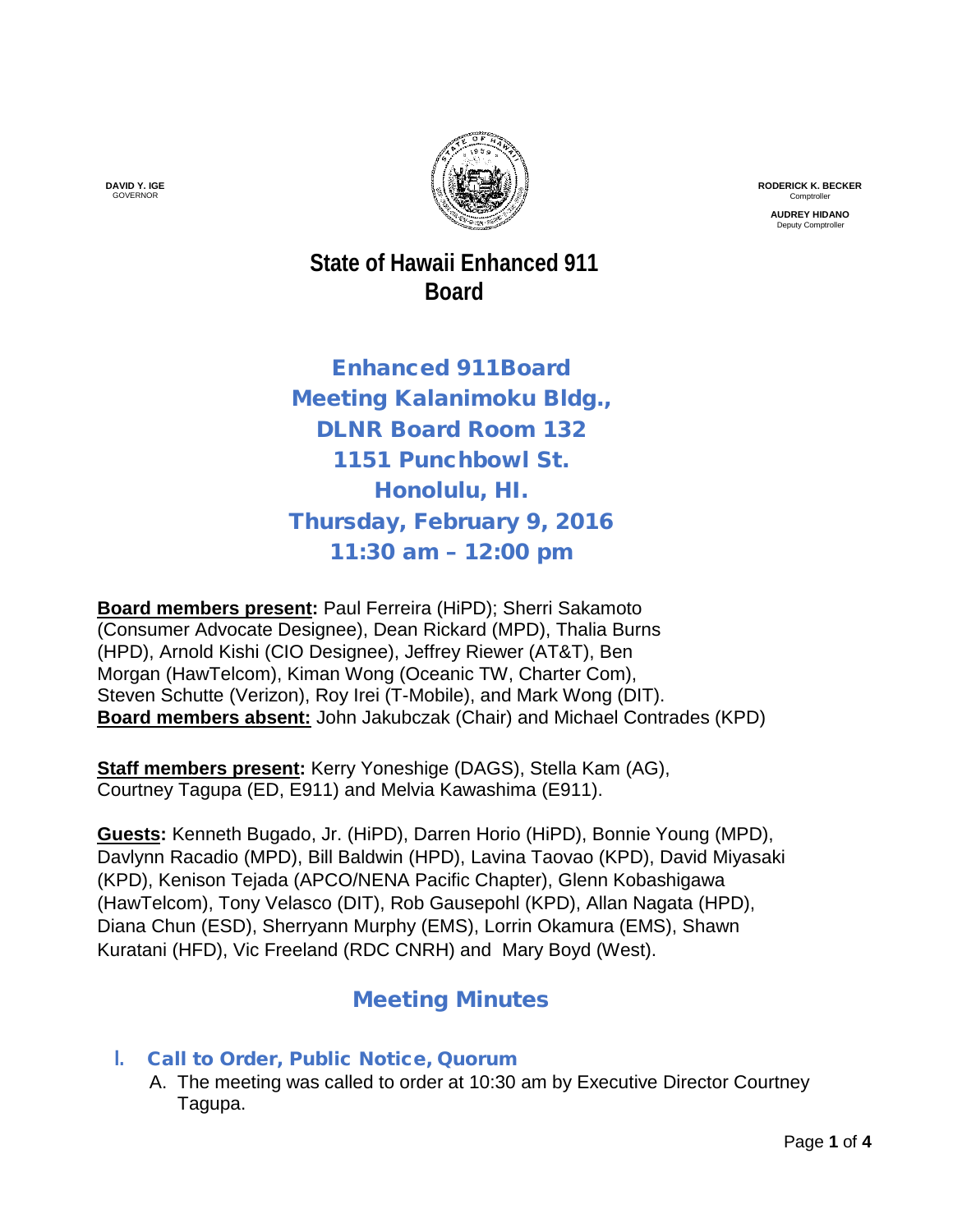- B. Public notice was issued.
- C. Quorum was present.

### **II.** Public testimony on all agenda items

A. Executive Director Tagupa asked if anyone who wishes to provide testimony on any agenda item to please come forward. No one came forward to testify.

#### **III.** Introductions

A. Introductions were made by everyone present at the request of ED Tagupa.

#### **IV.** Review and Approval of Last Month's MeetingMinutes

A. Executive Director Tagupa requested a deferred approval of the January 12, 2017 Meeting minutes. Chief Paul Ferreira motioned to defer the approval of the minutes of January 12, 2017 and the minutes were approved; by voice vote by all Board Members present.

### **V. Committee Updates by Committee Chairs**

- A. Communications Committee Steve Schutte had no further report.
- B. Technical Committee Thalia Burns had nothing further report.
- C. Finance Committee Kiman Wong had nothing further report.
- **VI.** PSAP Status Updates All representatives acknowledged that there wereno updates to report except for comments provided as follows:
	- A. Kauai Michael Contrades; none.
	- B. Oahu HPD Thalia Burns; none. Mark Wong (DIT) reported that the Joint Traffic Management Center (JTMC) is still on track for completion by July 2017 and expected DIT move over starting December 2017.
	- C. Oahu HFD Shawn Kuratani; none
	- D. Molokai Dean Rickard; none.
	- E. Maui Dean Rickard; none
	- F. Hawaii –Darren Horio; none

#### **VII.** Executive Director's Report

A. ED Tagupa reported nothing further to report.

# **VIII.** Items for Discussion, Consideration and Action

A. Stella Kam earlier requested that the Board act on the Legislative Committee's action of approving the prepaid phone cards surcharge as reduced from 2.64% to 1.5%. ED Tagupa entertained a motion to approve the reduction of the prepaid surcharge fees from 2.64% to 1.5% as recommended by the Legislative Investigative Committee; Paul

Ferreira moved to approve the reduction and the motion was seconded as approved by voice vote by all the Board members present.

1. Mark Wong asked about the impact on the budget with the reduced prepaid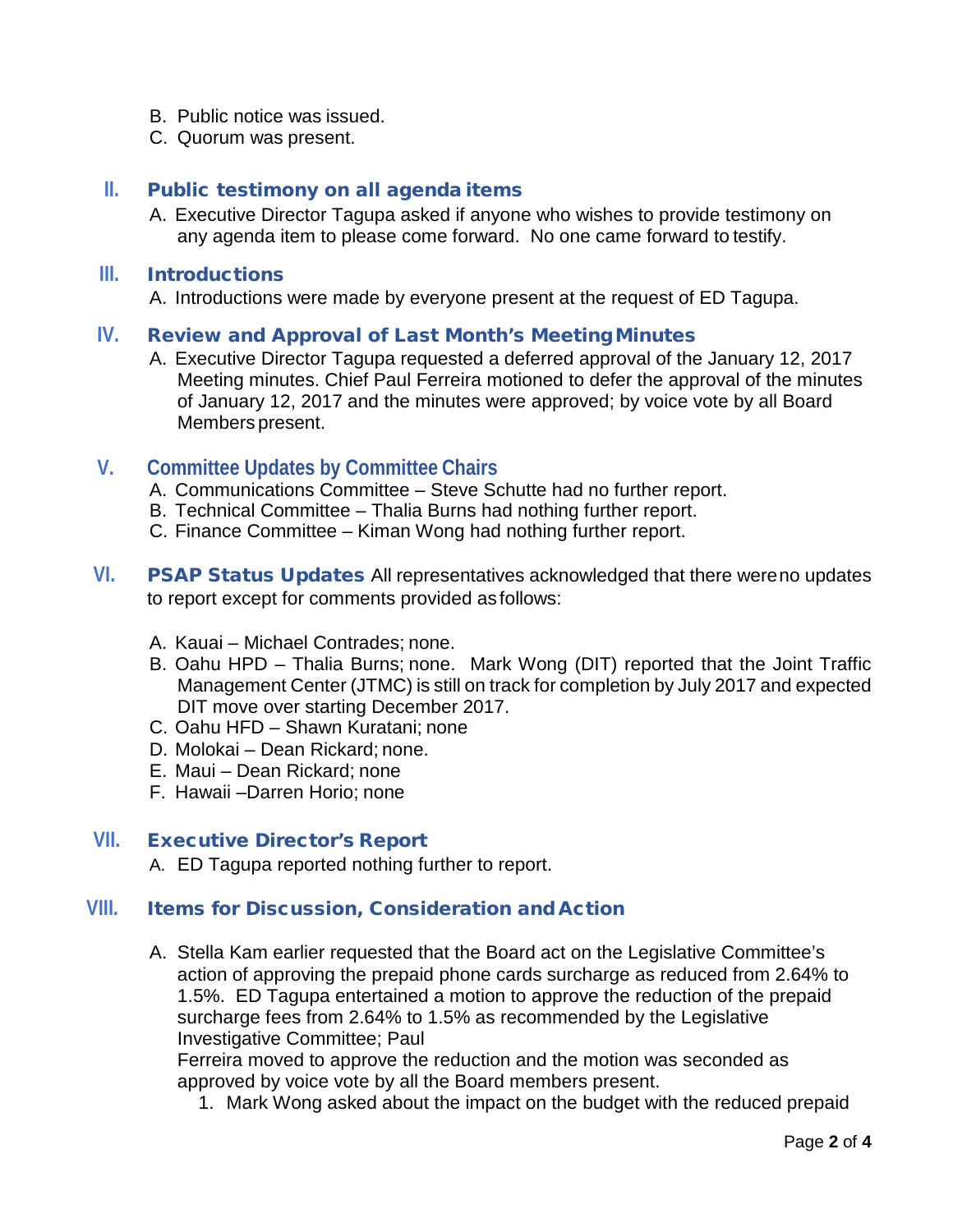surcharge amount. ED Tagupa reported that the projected revenues from this new 1.5% fee is estimated at \$1.2 million annually, which is sufficient to meet projected recurring expenses through 2023.

- i. He reported that potential expenses needing further research will rely on the added revenues from prepaid fees.
- ii. NG911 transition costs range from \$45 M (ND) to \$10 M (Maine) so a \$10 M set aside for Hawaii's transition is reasonable.
- iii. CTIA's "small cell" technology going from 4G to 5G LTE will need PSAP interface in an amount yet to be determined.
- iv. FirstNet @ \$500K a year for PSAP interoperability per CIO Todd Nacapuy is another potential expense. This amount cannot be confirmed until the FirstNet project contract is awarded.
- v. Mark Wong and Paul Ferreira questioned why FirstNet interface would be needed with wireless communications. Kennison Tejada speculated that future communications and technology may include body alarms. Further research is needed.
- 2. ED Tagupa further explained that the Intrastate Commerce Committee heard CTIA's support for this reduced fee and committee members were appreciative that lower income consumers would not be as burdened by 1.5% as opposed to the 2.64% fee. The committee voted out the bill unanimously, including Representative Romy Cachola who initially opposed the bill due to its 2.64% fee.
- 3. Roy Irei stated that the effective date allows for further budget planning time to firm budget adjustments.

#### **IX.** Announcements

- A. Future meeting dates (10:00 am 12:00pm)
	- i. Thursday, March 9, 2017 (Combined meeting)
	- ii. Thursday, April 13, 2017 (Combined meeting)
	- iii. Thursday, May 11, 2017 (Combined meeting)
	- iv. Thursday, June 15, 2017 (Combined meeting)
- B. Future Conference Dates *see ED Tagupa for details.*
	- i. NENA Conference, June 3 8, 2017, San Antonio, TX.
	- ii. Hexagon/Intergraph Conference, June 13-16, 2017, Anaheim, CA.
	- iii. APCO Conference, August 13-16, 2017, Denver, CO.

# **X.** Executive Session: HRS 92-5(a)(4) and HRS 92F(a)(2) to consult with the board's attorney on questions and issues pertaining to the board's powers, duties, privileges, immunities, and liabilities. ED Tagupa stated that an Executive Session was not necessary during this month's Board meeting.